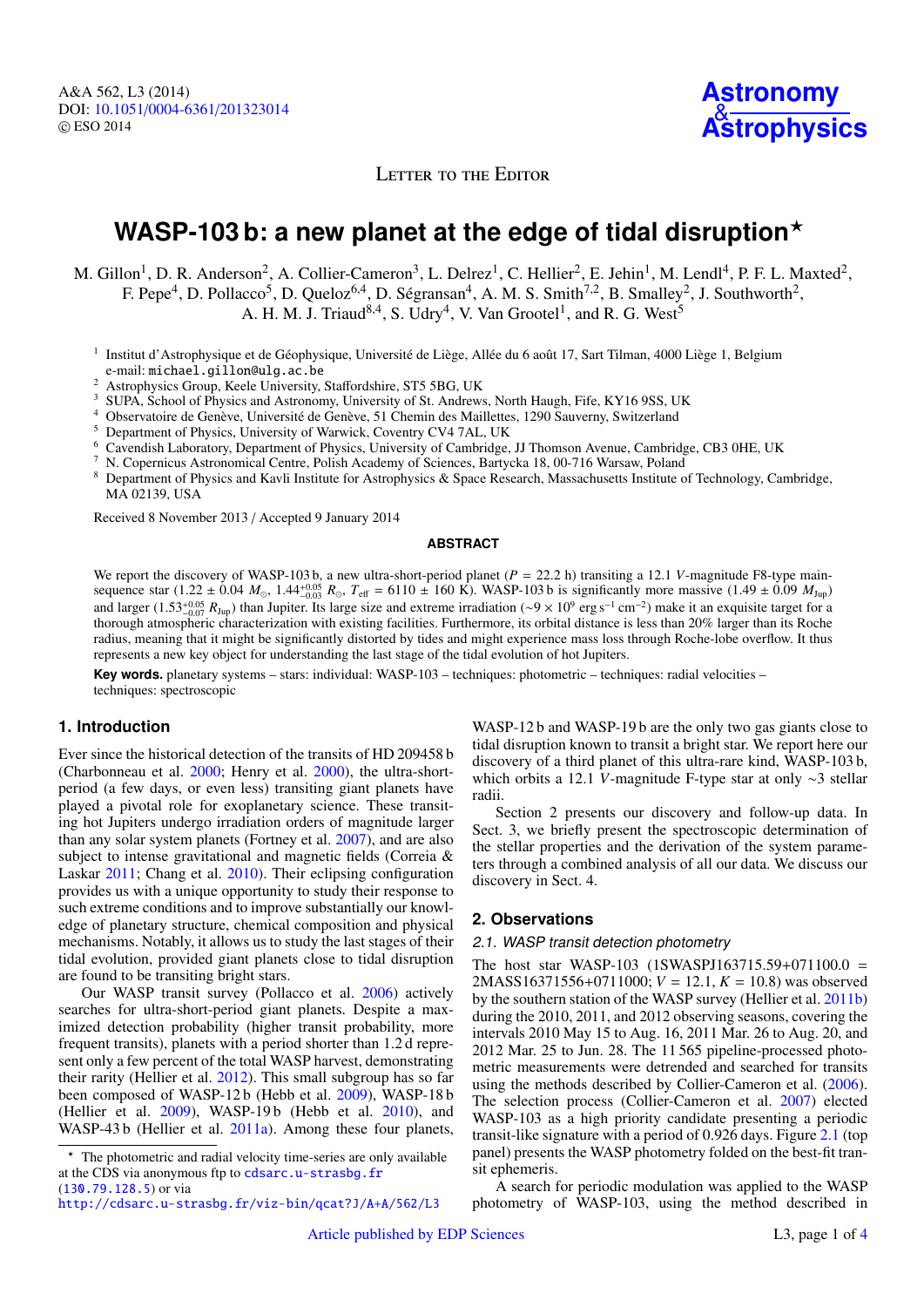<span id="page-1-1"></span>

[Fig. 1.](http://dexter.edpsciences.org/applet.php?DOI=10.1051/0004-6361/201323014&pdf_id=1) WASP photometry for WASP-103 period-folded on the bestfit transit ephemeris from the transit search algorithm presented in Collier-Cameron et al. [\(2006\)](#page-3-12), and binned per 0.005 d intervals.

Table 1. Summary of follow-up transit photometry obtained for WASP-103.

| Night                                | Telescope Filter $N$ $T_{\text{exp}}$ |       |     | <b>Baseline function</b>                                          |
|--------------------------------------|---------------------------------------|-------|-----|-------------------------------------------------------------------|
|                                      |                                       |       | (s) |                                                                   |
| 2013 Jun. 15–16 TRAPPIST BB 802 7    |                                       |       |     | $p(t^1 + f^1) + o$                                                |
|                                      |                                       |       |     | 2013 Jun. 28–29 Euler Gunn-r' 103 120 $p(t^1 + f^1 + b^2 + xy^1)$ |
| 2013 Jul. 11–12 Euler Gunn-r' 105 80 |                                       |       |     | $p(t^1 + b^1)$                                                    |
| 2013 Jul. 23-24 TRAPPIST BB          |                                       | 941 9 |     | $p(t^2) + o$                                                      |
| 2013 Aug. 4-5 TRAPPIST BB 935 10     |                                       |       |     | $p(t^2) + o$                                                      |

Notes.  $N =$  number of measurements.  $T_{exp} =$  exposure time. BB = blue-blocking filter. The baseline functions are the analytical functions used to model the photometric baseline of each light curve (see G13). *o* denotes an offset fixed at the time of the meridian flip, and  $p(a^{\beta})$  a *B*-order polynomial function of time  $(a \equiv t)$  full width at half maxiβ-order polynomial function of time ( $\alpha = t$ ), full width at half maximum ( $\alpha = f$ ), background ( $\alpha = b$ ), or stellar position on the detector  $(\alpha = xy)$ .

Maxted et al. [\(2011\)](#page-3-15). No periodic signal was found down to the 3 mmag amplitude.

## 2.2. Follow-up photometry

In 2013, we observed three transits of WASP-103 b with the robotic 60 cm telescope TRAPPIST (*TRA*nsiting *P*lanets and *P*lanetes*I*mals *S*mall *T*elescope; Jehin et al. [2011\)](#page-3-16) located at the ESO La Silla Observatory in the Atacama Desert, Chile. These transits were observed in a blue-blocking filter<sup>[1](#page-1-0)</sup> that has a transmittance >90% from 500 nm to beyond 1000 nm. Two transits were also observed in the Gunn-r' filter with the EulerCam CCD camera at the 1.2-m *Euler* Telescope at La Silla Observatory (Lendl et al. [2012\)](#page-3-17).

<span id="page-1-0"></span>For these follow-up eclipse monitorings, the procedures for the observation and data reduction were similar to those de-scribed by Gillon et al. [\(2013,](#page-3-18) hereafter G13) for WASP-64 and WASP-72, and we refer to this paper for more details. Table [1](#page-1-1) presents a summary of our follow-up photometric time-series obtained for WASP-103. The resulting light curves are shown in Fig. [2.2.](#page-1-1)

#### 2.3. Spectroscopy and radial velocities

We gathered 18 spectroscopic measurements with the CORALIE spectrograph mounted on *Euler* to confirm the planetary nature of the body eclipsing WASP-103 and to measure its mass. These spectra were obtained in the time interval between 2013 Jun. 1 to 2013 Sep. 10, each with an exposure time of 30 min. Radial velocities (RVs) were computed from the spectra by



[Fig. 2.](http://dexter.edpsciences.org/applet.php?DOI=10.1051/0004-6361/201323014&pdf_id=2) *Top*: follow-up transit photometry for WASP-103 b. For each light curve, the best-fit transit+baseline model deduced in our global analysis (Sect. 3.2) is superimposed. The light curves are shifted along the y-axis for clarity.  $BB = blue-blocking filter$ . The flux offset visible in each BB light curve corresponds to the meridian flip of the TRAPPIST German equatorial mount, resulting in a different position of the stars on the chip. *Bottom*: same follow-up photometry divided by the bestfit baseline functions, period-folded on the best-fit transit ephemeris, and binned in 2 min intervals. Each point corresponds to the mean flux value for the corresponding time interval. The best-fit transit model is overplotted in red.

weighted cross-correlation (Baranne et al. [1996\)](#page-3-19) with a numerical G2-spectral template that provides close to optimal precisions for late-F to early-K dwarfs, from our experience.

The RV time-series shows a sinusoidal signal with a period and phase in excellent agreement with those deduced from the WASP transit detection, and with an amplitude consistent with a planetary-mass object orbiting a main-sequence star (Fig. 3). To confirm that the RV signal originates from a planet-mass object orbiting the star, we analyzed the CORALIE cross-correlation functions (CCF) using the line-bisector technique described in Queloz et al. [\(2001\)](#page-3-20). The bisector spans were revealed to be stable, their standard deviation being close to their average error

<sup>1</sup> <http://www.astrodon.com/products/filters/exoplanet/>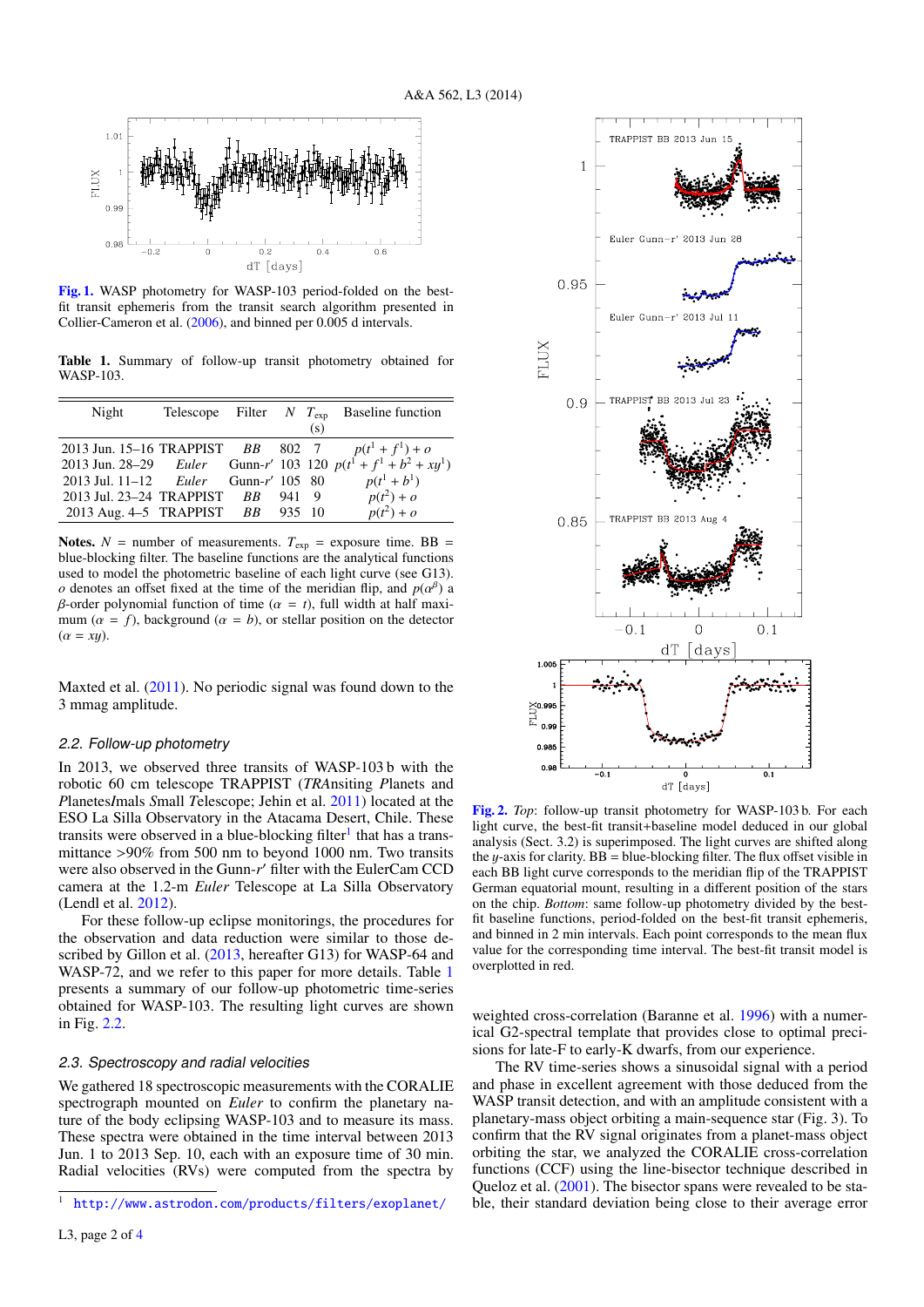

[Fig. 3.](http://dexter.edpsciences.org/applet.php?DOI=10.1051/0004-6361/201323014&pdf_id=3) CORALIE RVs for WASP-103 phase-folded on the best-fit orbital period, and with the best-fit Keplerian model overplotted. *Bottom*: correlation diagram CCF bisector spans vs. RV. The colors indicate the measurement timings.

(90 vs. 94 m s<sup>-1</sup>), and no evidence for a correlation between the RVs and the bisector spans was found (Fig. 3, lower panel), the slope deduced from linear regression being  $-0.06 \pm 0.10$ . This bisector analysis allows us to confidently infer that the RV signal is indeed originating from WASP-103.

## **3. Analysis**

## 3.1. Spectroscopic analysis

The CORALIE spectra were co-added to produce a single spectrum with an average signa-to-noise ratio (S/N) of 55. A spectral analysis was performed using Fe I and Fe II equivalent width measurements and the methods described by Doyle et al. [\(2013\)](#page-3-21). The excitation balance of the Fe I lines was used to determine the effective temperature  $(T_{\text{eff}})$ . The surface gravity  $(\log q)$  was determined from the ionization balance of Fe I and Fe II. The spectroscopic parameters obtained from the analysis are listed in Table [2.](#page-2-0) The values are quite uncertain because of the low S/N of the co-added spectrum.

## <span id="page-2-1"></span>3.2. Global analysis

We performed a global Bayesian analysis of the follow-up photometry and the CORALIE RV measurements, probing the posterior probability distribution functions of the global model parameters with our adaptive Markov chain Monte Carlo (MCMC) algorithm (G13 and references therein).

We performed two MCMC analyses, one assuming a circular orbit and the other an eccentric orbit. A Bayesian model comparison significantly favored the circular model (Bayes factor >750

<span id="page-2-0"></span>Table 2. Value and  $1\sigma$  errors derived for the WASP-103 star+planet system from our analysis.

| Stellar parameters                            | Value                           | Unit                       |
|-----------------------------------------------|---------------------------------|----------------------------|
| RA (J2000)                                    | 16 37 15.57                     | HH:MM:SS.SS                |
| Dec (J2000)                                   | $+071100.07$                    | DD:MM:SS.SS                |
| $V$ -magnitude <sup>b</sup>                   | $12.1 \pm 0.01$                 | mag                        |
| $K$ -magnitude <sup>c</sup>                   | $10.8 \pm 0.02$                 | mag                        |
| Spectral type                                 | F8V                             |                            |
| Effective temperature $T_{\text{eff}}$        | $6110 \pm 160$                  | K                          |
| Metallicity [Fe/H]                            | $0.06 \pm 0.13$                 | dex                        |
| Lithium abundance $log A(Li)$<br>$Age^d$      | $2.23 \pm 0.13$<br>$3 - 5$      | dex                        |
| Projected rotation velocity $V \sin I_*$      | $10.6 \pm 0.9$                  | Gyr<br>$\rm km\,s^{-1}$    |
| Microturbulence $V_r$                         | $1.1 \pm 0.2$                   | $\rm km\,s^{-1}$           |
| Surface gravity $\log g_*$                    | $4.22^{+0.12}_{-0.05}$          | cgs                        |
| Systemic RV                                   | $-42.001 \pm 0.005$             | $\rm km\,s^{-1}$           |
| Density $\rho_*$                              | $0.414^{+0.021}_{-0.039}$       | $\rho_{\odot}$             |
| Mass $M_*$                                    | $1.220_{-0.036}^{+0.039}$       | $M_{\odot}$                |
| Radius $R_*$                                  | $1.436_{-0.031}^{+0.052}$       | $R_{\odot}$                |
| Luminosity $L_{*}$                            | $2.59_{-0.32}^{+0.39}$          | $L_{\odot}$                |
| Distance d                                    | $470 \pm 35$                    | parsec                     |
| Planet parameters                             | Value                           | Unit                       |
| RV semi-amplitude $K$                         | $271 \pm 15$                    | $m s^{-1}$                 |
| Planet-to-star area ratio $(R_p/R_*)^2$       | $1.195^{+0.042}_{-0.038}$       | $\%$                       |
| Planet-to-star radius ratio $R_p/R_*$         | $0.1093_{-0.0017}^{+0.0019}$    |                            |
| Transit impact parameter <i>b</i>             | $0.19 \pm 0.13$                 | $R_*$                      |
| Transit duration W                            | $2.593 \pm 0.024$               | hours                      |
| Time of inferior conjunction $T_0$            | $2456459.59957 \pm 0.00075$     | $\operatorname{BJD_{TDB}}$ |
| Orbital period $P$                            | $0.925542 \pm 0.000019$         | d                          |
| Orbital inclination $i_{p}$                   | $86.3 \pm 2.7$                  | deg                        |
| Orbital semi-major axis a                     | $0.01985 \pm 0.00021$           | AU                         |
| Orbit scale factor $a/R_*$                    | $2.978^{+0.050}_{-0.096}$       |                            |
| Mass $M_p$                                    | $1.490 \pm 0.088$               | $M_{\rm Jup}$              |
| Radius $R_p$                                  | $1.528_{-0.047}^{+0.073}$       | $R_{\text{Jup}}$           |
| Surface gravity $\log g_p$                    | $3.197^{+0.036}_{-0.041}$       | cgs                        |
| Density $\rho_{p}$                            | $0.550^{+0.061}_{-0.070}$       | $g \text{ cm}^{-3}$        |
| Equilibrium temperature <sup>e</sup> $T_{eq}$ | $2508^{+75}_{-70}$              | K                          |
| Irradiation                                   | $9.1_{-0.8}^{+1.4}10^9$         | $erg s^{-1} cm^{-2}$       |
| Roche limit $a_R$ <sup>f</sup>                | $0.01695^{+0.00085}_{-0.00064}$ | AU                         |
| $a/a_R$                                       | $1.162^{+0.042}_{-0.052}$       |                            |

Notes. (*a*) 2MASS. (*b*) Egret et al. (1992). (*c*) Skrutskie et al. (2006). (*d*) From lithium abundance and stellar evolution modeling. (*e*) Assuming a null Bond albedo ( $A_B = 0$ ) and isotropic reradiation ( $\tilde{f} = 1$ ) (Seager et al. 2005). <sup>(*f*)</sup> Using  $a_R = 2.46R_p(M_*/M_p)^{1/3}$  (Chandrasekar 1987).

in its favor), so we selected it as our fiducial model. The derived values for the system parameters are shown in Table 2.

After completing the MCMC analyses, we checked the values derived for the host star WASP-103 by performing a stellar evolution modeling based on the CLES code (Scuflaire et al. [2008\)](#page-3-22). We derived a stellar mass of  $1.18 \pm 0.10 M_{\odot}$ , in excellent agreement with the MCMC result.

# **4. Discussion**

WASP-103 b is a ∼1.5 Jupiter-mass planet orbiting at only ∼1.5 stellar diameter of a late F-type star. Its size is significantly larger than predicted by basic models of irradiated planets. For instance, the models of Fortney et al. [\(2007\)](#page-3-2) predict a size of 1.25  $R_{\text{Jup}}$  for a core-less 1.5  $M_{\text{Jup}}$  planet at 0.02 AU from a 1 Gyr solar-twin. The low density of WASP-103 b is probably related